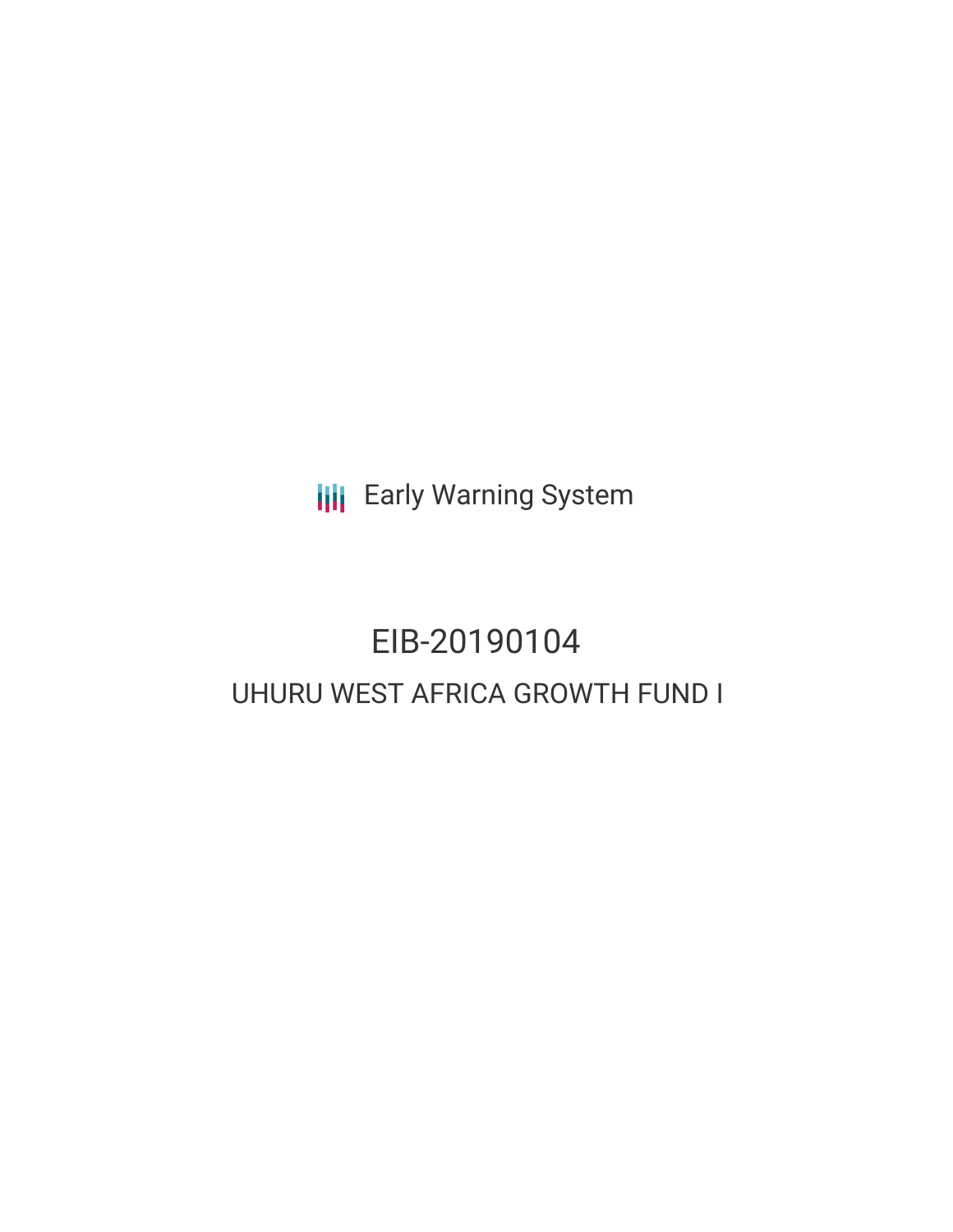

#### **Quick Facts**

| <b>Countries</b>               | Ghana, Ivory Coast, Nigeria    |
|--------------------------------|--------------------------------|
| <b>Financial Institutions</b>  | European Investment Bank (EIB) |
| <b>Status</b>                  | Approved                       |
| <b>Bank Risk Rating</b>        | U                              |
| <b>Voting Date</b>             | 2019-10-15                     |
| <b>Borrower</b>                | UHURU CAPITAL LTD              |
| <b>Sectors</b>                 | Finance                        |
| <b>Investment Type(s)</b>      | Loan                           |
| <b>Investment Amount (USD)</b> | \$30.00 million                |
| <b>Project Cost (USD)</b>      | \$200.00 million               |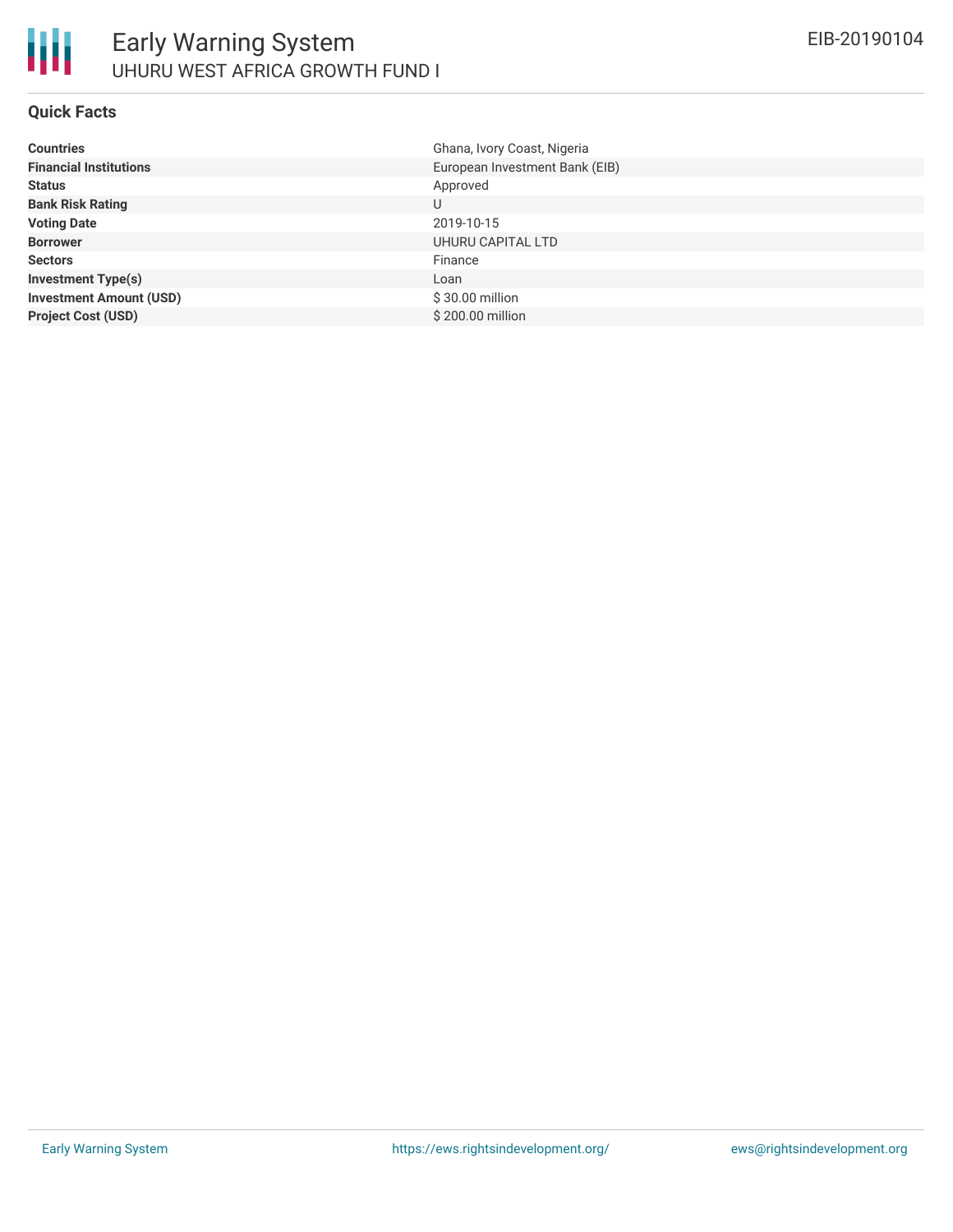

#### **Project Description**

The proposed operation aims to invest in small and medium-sized enterprises (SMEs) in both Francophone and Anglophone Western Africa. The Fund targets to raise USD 200m, and plans to hold a first close in Q4 2019. By contributing to private sector development and improving access to finance for SMEs, the proposed operation is in line with the priorities of the Cotonou Agreement, the EU Agenda for Change (the basis for EU's development policy) and the Joint EU-Africa Strategy.

The Fund is expected to contribute to several Sustainable Development Goals ("SDGs"), including SDG 9 (industry, innovation and infrastructure) and SDG 8 (decent work and economic growth). It should contribute indirectly to ending poverty (SDG 1), and investee companies, by providing goods and services to local populations, may contribute to sector-specific SDGs such as SDG 3 (good health and well-being) and SDG 4 (quality education).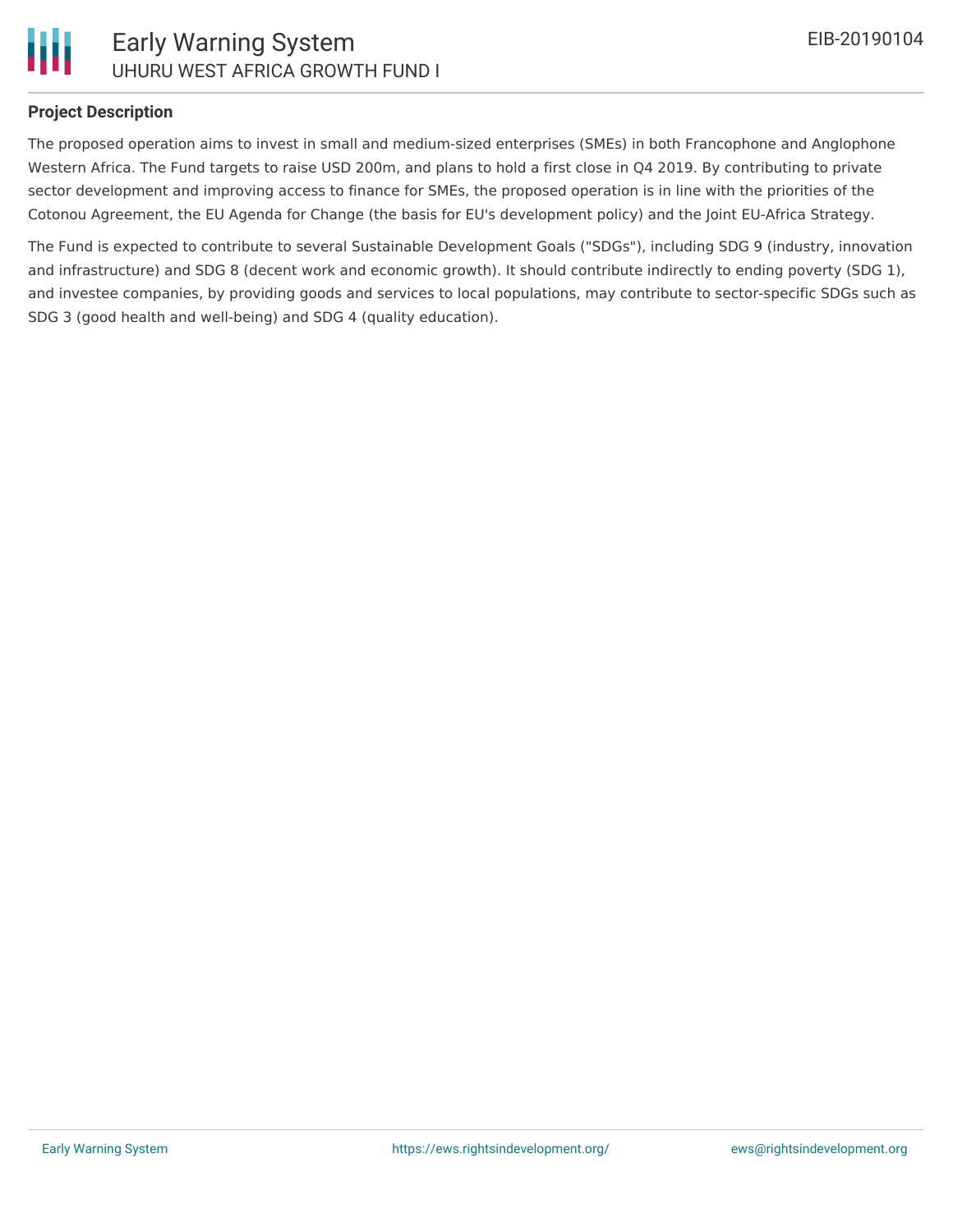

### **Investment Description**

European Investment Bank (EIB)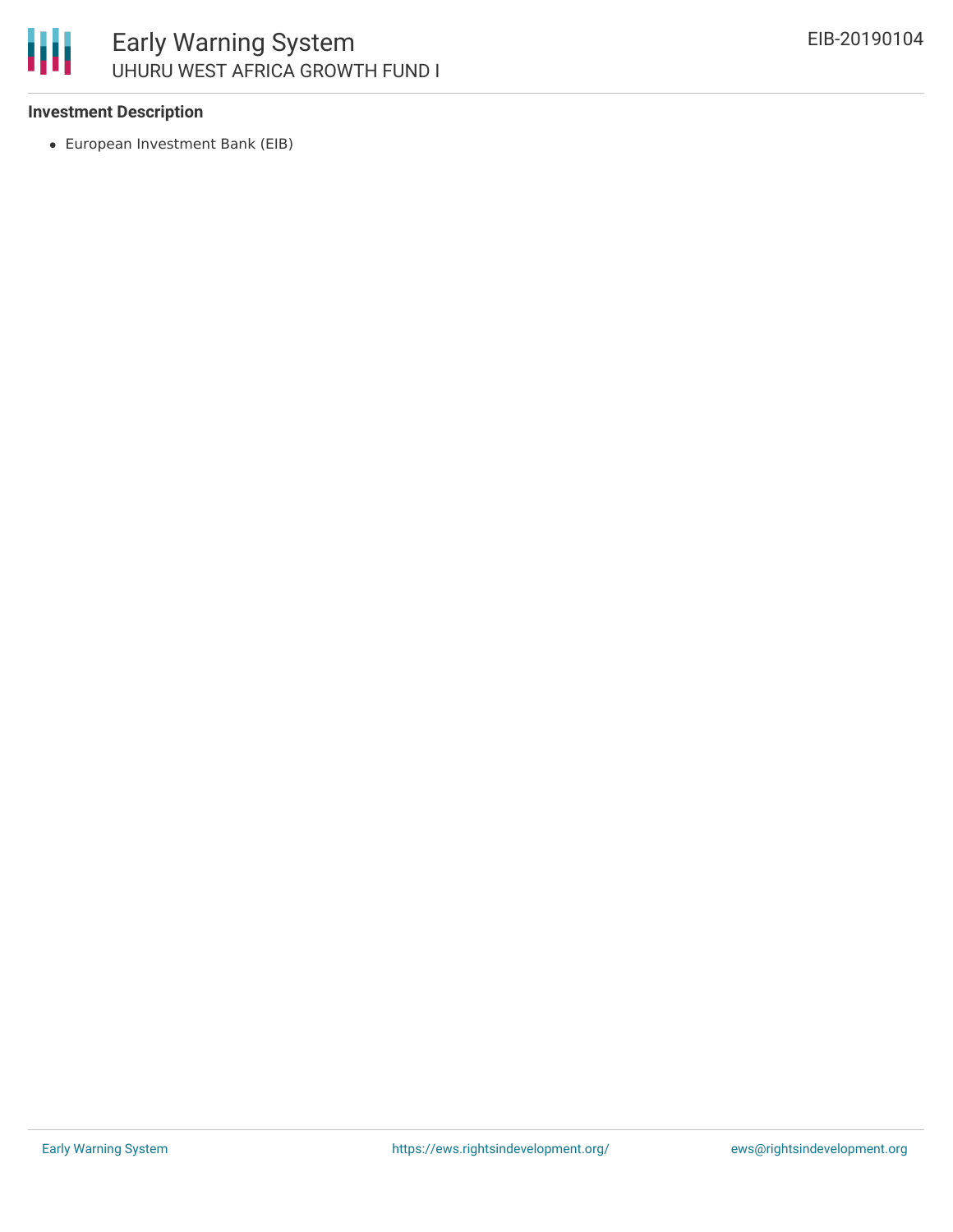## **Contact Information**

No project information available at the time of disclosure

## ACCOUNTABILITY MECHANISM OF EIB

The EIB Complaints Mechanism is designed to facilitate and handle complaints against the EIB by individuals, organizations or corporations affected by EIB activities. When exercising the right to lodge a complaint against the EIB, any member of the public has access to a two-tier procedure, one internal - the Complaints Mechanism Office - and one external - the European Ombudsman. A complaint can be lodged via a written communication addressed to the Secretary General of the EIB, via email to the dedicated email address complaints@eib.org, by completing the online complaint form available at the following address: http://www.eib.org/complaints/form, via fax or delivered directly to the EIB Complaints Mechanism Division, any EIB local representation office or any EIB staff. For further details, check:

http://www.eib.org/attachments/strategies/complaints\_mechanism\_policy\_en.pdf

When dissatisfied with a complaint to the EIB Complaints Mechanism, citizens can then turn towards the European Ombudsman. A memorandum of Understanding has been signed between the EIB and the European Ombudsman establishes that citizens (even outside of the EU if the Ombudsman finds their complaint justified) can turn towards the Ombudsman on issues related to 'maladministration' by the EIB. Note that before going to the Ombudsman, an attempt must be made to resolve the case by contacting the EIB. In addition, the complaint must be made within two years of the date when the facts on which your complaint is based became known to you. You can write to the Ombudsman in any of the languages of the European Union. Additional details, including filing requirements and complaint forms, are available at: http://www.ombudsman.europa.eu/atyourservice/interactiveguide.faces